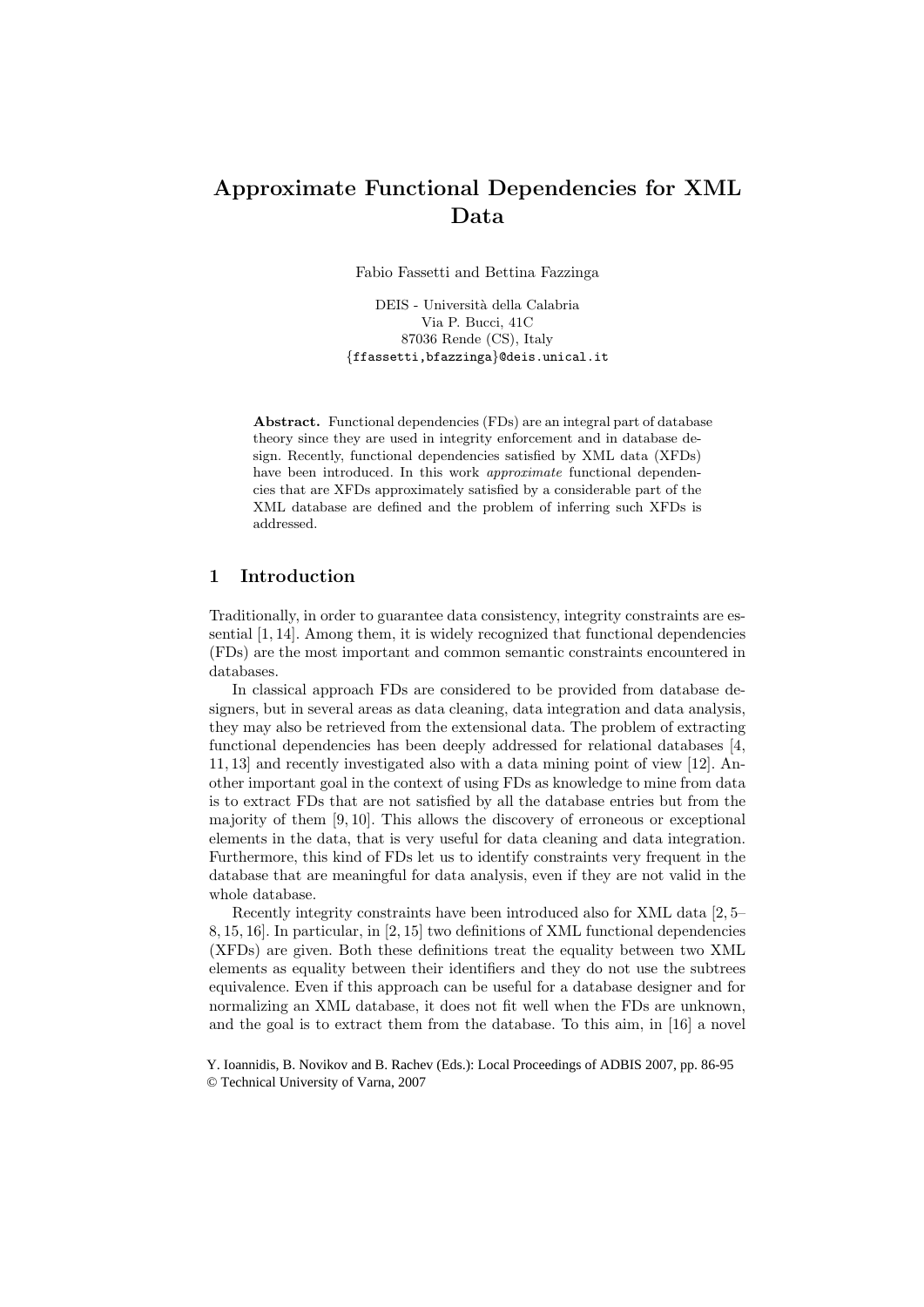

Fig. 1: UnivInfo XML Tree

definition for XML functional dependency, using subtree equivalence as element equivalence, is proposed and the problem of inferring XFDs from XML data is addressed. Nevertheless, authors do not deal with the problem to discover approximate XFDs.

The complex structure of XML data adds an interesting facet about the satisfaction of XFDs. In fact, whereas the satisfaction of an FD in a relational database is checked comparing values contained in the tuple of the database, the satisfaction of an XFD implies the tree comparison since each "tuple" of an XML database is composed by trees. Since tree structure is complicated and it can contain several subtrees, it can happen that two trees describe the same object, but their shape and content are slightly different. In these cases, these trees invalidate the satisfaction of an XFD because their are not perfectly equal. Instead, it is very interesting and useful to evaluate how much trees are similar by means of a proper measure and then, if they are judged "enough" similar, the XFD is to be considered approximately satisfied. For example, consider the XML tree shown in Figure 1. Obviously, trees rooted at "book" elements 5 and 25 identify the same book, but they are not perfectly the same. In this case, checking the satisfaction of the XFD claiming that the name of a course implies the text book yields a negative answer using the approach proposed in [16], but in fact the XFD is satisfied.

Furthermore, in many cases, extracting functional dependencies that do not hold in the whole database, but in the majority of it, is very useful, as stated previously. For example, consider the XML tree in Figure 1 and the XFD claiming that the course name implies the number of credits. Such an XFD does not hold in the whole database, since for the course "Database Systems", the number of credits is "3" in "2005" and "4" in "2006". Therefore, using approach proposed in [16], such an XFD is not inferred, but, since the XFD almost always holds in the database, it is interesting and then should be extracted.

Finally, if no approximation is employed in checking XFD satisfaction, it could happen that some XFDs that in fact do not hold are extracted. For example, consider the XML tree shown in Figure 1 and the XFD claiming that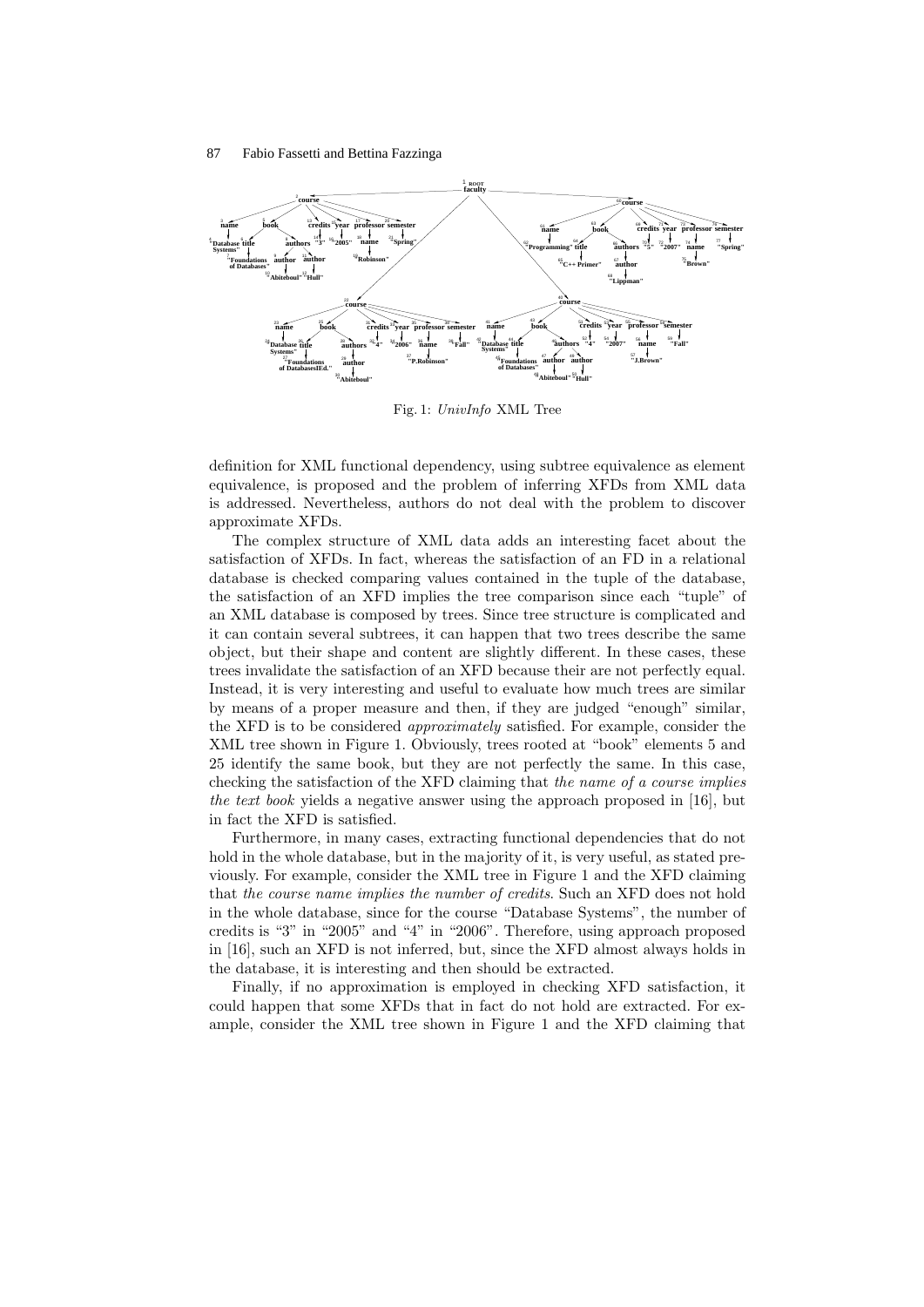professor implies the semester. Since all the professors are slightly different from one another, this XFD holds if approach proposed in [16] is considered. Nevertheless, professor rooted at 17 is much similar to professor rooted at 35, and professor rooted at 55 is similar to professor rooted at 73, but since semesters are different the XFD does not hold and it should not be extracted.

The aim of this work is the discovery of approximate functional dependencies on XML documents, namely the set of XFDs that are approximately satisfied by a given collection of XML data. We introduce a notion of approximate satisfaction of an XFD ( $\sigma$ -*approximation*) based on the dissimilarity measure between trees and we use this new concept for discovering XFDs  $\sigma$ -approximately satisfied by a percentage of "tuples" of the XML database specified in advance. To the best of our knowledge this is the first work dealing with the discovery of approximate XFDs.

The rest of the paper is planned as follows. Section 2 provides some preliminary definitions and the notation used in the paper. Section 3 presents the definition of approximate XFDs. Section 4 addresses the inference problem. Finally, Section 5 draws the conclusions.

# 2 Preliminaries

Let  $\mathcal L$  be a countably infinite set of labels,  $\mathcal S$  be a countably infinite set of strings and let  $\epsilon \notin \mathcal{S}$  denote the empty string.

**Definition 1 (XML Tree).** An XML tree is a quadruple  $\mathcal{T} = \langle r, \mathcal{N}, \mathcal{V}, \lambda \rangle$ , where N denotes the set of nodes,  $r \in \mathcal{N}$  denotes the root of T,  $\mathcal{V} \subseteq \mathcal{N} \times \mathcal{N}$ denotes the set of edges and  $\lambda : \mathcal{N} \to \mathcal{L} \cup \mathcal{S}$  is a function s.t.  $\forall n_i \in \mathcal{N}$ ,

 $- \lambda(n_i) \in \mathcal{L}, \text{ if } \exists (n_i, n) \in \mathcal{V}; \qquad (n_i \text{ is called element node})$  $- \lambda(n_i) \in \mathcal{S}$ , otherwise  $(n_i \text{ is called text node})$ 

In the rest of the paper, we assume that the XML tree is not recursive, that is there are no two nodes having the same label s.t. one of them is descendant of the other one.

**Definition 2 (Path).** A path is an expression of the form  $\langle l_1 / \ldots / l_k \rangle$ , where  $k > 1$  and

 $- l_i \in \mathcal{L}, i \in [1..k-1];$ –  $l_k$  ∈  $\mathcal{L}$  ∪ {#text}

**Definition 3 (Path Prefix).** Given two paths  $p = \frac{|l_1|}{\cdots}$  and  $p' = \frac{|l'_1|}{\cdots}$ ,  $l'_h$ , p is a prefix of p' iff  $k \leq h \wedge l_i = l'_i \ \forall i \in [1, \ldots, k].$ 

**Definition 4 (Path Instance).** Given a path  $p = \frac{|l_1| \dots |l_k|}{q}$  and an XML tree  $\mathcal{T} = \{r, \mathcal{N}, \mathcal{V}, \lambda\}$ , p matches on T iff there exists  $\{n_1, \ldots, n_k\} \subseteq \mathcal{N}$  s.t. the following conditions hold:

$$
- \lambda(n_i) = l_i, \forall i \in [1..k-1]
$$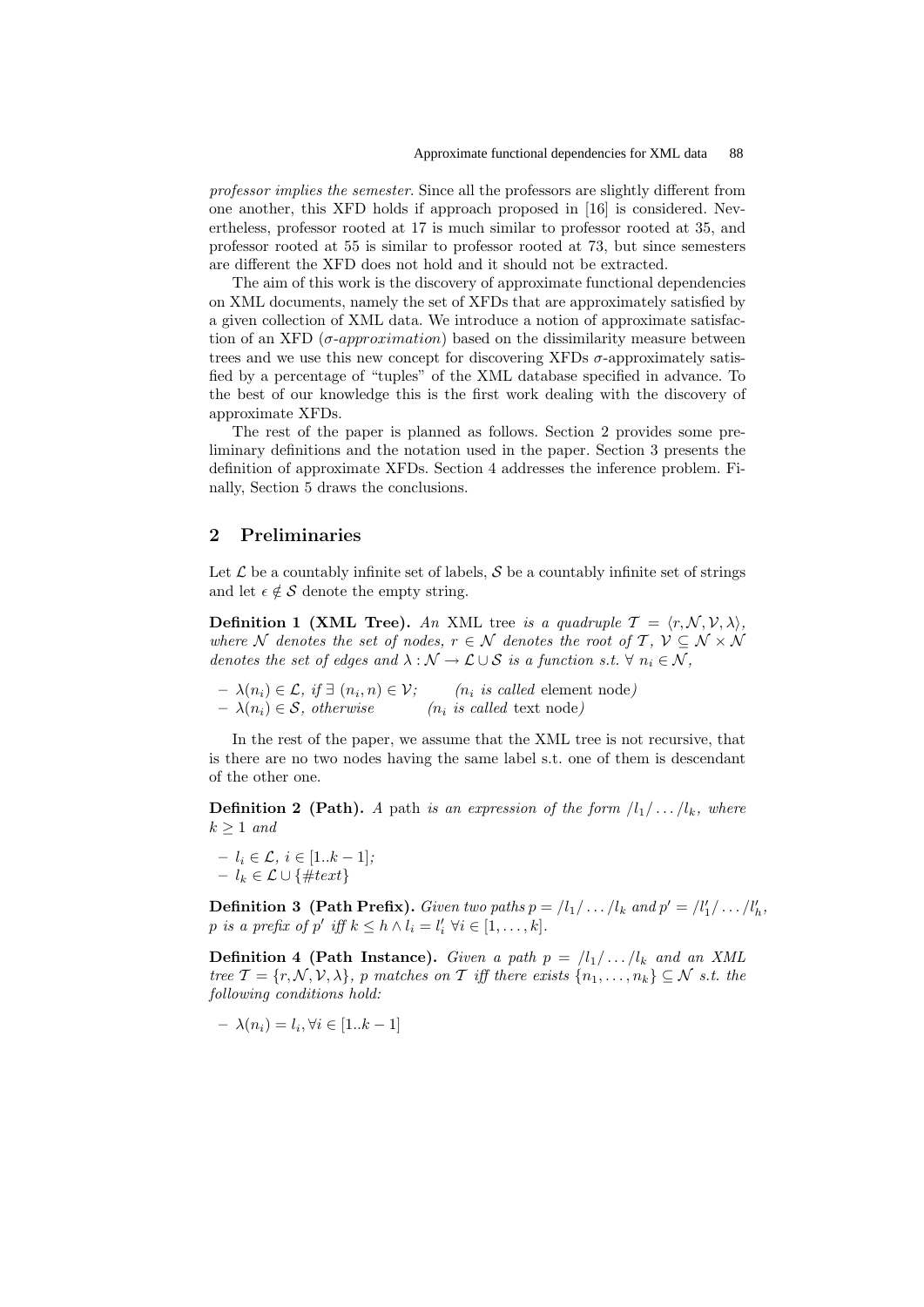$$
-\begin{cases} \lambda(n_k) = l_k & \text{if } l_k \in \mathcal{L} \\ \lambda(n_k) \in \mathcal{S} & \text{if } l_k = \#text{ and} \\ - (n_i, n_{i+1}) \in \mathcal{V}, \forall i \in [1..k-1] \end{cases}
$$

In such a case, we say that  $\pi = \langle n_1 / \dots / n_k \rangle$  is a path instance of p in T, and  $n_k$  is the ending node of  $\pi$  in  $\mathcal{T}$ .

For instance, considering Figure 1, /*faculty/course, /professor/name* are paths, /f aculty/course/professor is a prefix of /f aculty/course/professor/name, and  $\{1/2/15\}$  is a path instance of *faculty/course/year*, whereas  $\{1/2/15/16\}$ is a path instance of  $/faculty/course/year/\#text.$ 

**Definition 5 (Ending Nodes Set).** Let T be an XML tree,  $p = \langle l_1 / \ldots / l_k \rangle$  be a path, and  $\Pi = {\pi_1, \ldots, \pi_h}$  be the set of all the path instances of p in T. The ending nodes set  $\mathcal{SN}(p) = \{m_1, \ldots, m_h\}$  is the set of nodes of T s.t. each  $m_i$  is the ending node of  $\pi_i$  in T.

For example, consider the path  $p = /faculty/course/name$  the ending nodes set of p is  $\mathcal{EN}(p) = \{3, 23, 41, 61\}.$ 

**Definition 6 (Repeated Path).** Let p and p' be two paths. p' is said to be a repeated path for  $p$  if  $p$  is a prefix of  $p'$  and there exists at least one node  $n \in \mathcal{SN}(p)$  that is ancestor of at least two ending nodes of  $p'$ .

For example, /f aculty/course/book/authors/author is a repeated path for  $\frac{1}{4}$  /faculty/course/book/authors since there exists node  $8 \in \mathcal{EN}($ /faculty/course  $/book/authors)$  and there exist node 9 and 11, belonging to  $\mathcal{EN}(/faculty/course)$ /book/authors/author), both descendants of 8.

**Definition 7 (Root Path).** Given an XML tree  $\mathcal{T} = \langle r, \mathcal{N}, \mathcal{V}, \lambda \rangle$  and a path  $p = /l_1 / \ldots / l_h$ , p is a root path w.r.t. T, iff  $l_1 = \lambda(r)$ .

In the sequel of the paper, whenever we refer to *paths* we mean *root paths*.

In order to handle missing elements *(nulls)*, the completion of XML trees is needed. Intuitively, given an XML tree  $\mathcal T$  and a set of paths, an XML extended tree of  $\mathcal T$  w.r.t. the set of paths is an XML tree completed with nulls so that each path of the set is matched.

Before defining the extended tree, we give our notion of XML tree containment.

**Definition 8 (Tree containment).** Given an XML tree  $\mathcal{T} = \langle r, \mathcal{N}, \mathcal{V}, \lambda \rangle$ , an XML tree  $T' = \langle r, \mathcal{N} \cup \mathcal{T}, \mathcal{V}', \lambda' \rangle$  contains  $\mathcal{T}$  ( $\mathcal{T} \sqsubseteq \mathcal{T}'$ ), if the following conditions hold:

 $\mathcal{T} = \{\perp_1, \ldots, \perp_k\}$  is a set of marked nulls.  $\mathcal{V}' \supseteq \mathcal{V}$  $- \lambda'(n) = \lambda(n), \forall n \in \mathcal{N}$  $- \lambda'(m) \in \mathcal{L} \cup \{\epsilon\}, \forall m \in \mathcal{X}$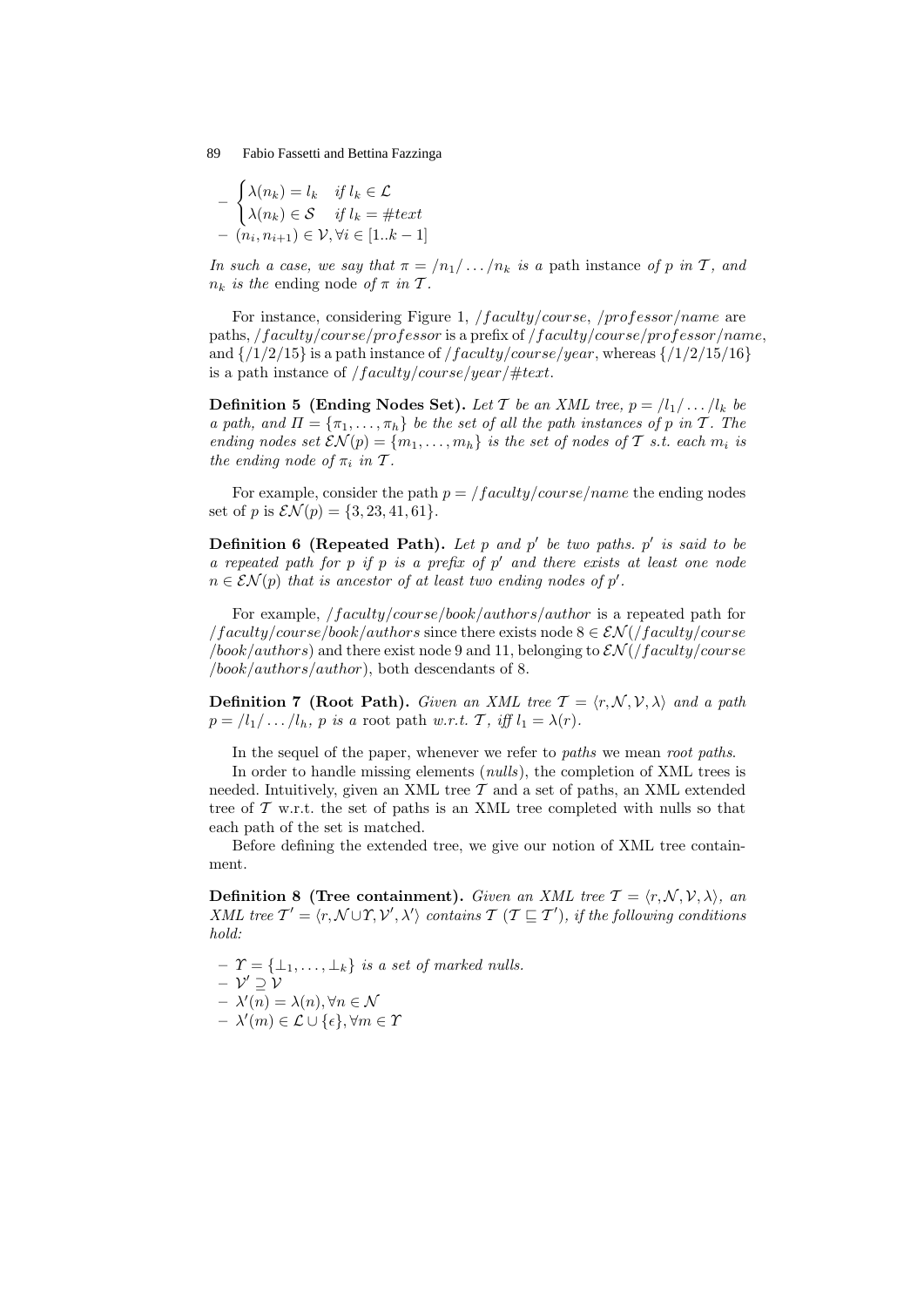Last condition indicates that if a marked null represents an element then its label must belong to  $\mathcal{L}$ , otherwise its label must be empty.

**Definition 9 (Extended Tree).** Let  $T$  be an XML tree and  $P$  the set of all paths of T. An XML tree  $T' = \xi(T)$  is an extended tree of T if the following conditions hold:

- $\,$   $\mathcal{T} \sqsubseteq \mathcal{T}'$
- for each path  $p \in \mathcal{P}$  if there exists a path instance  $\pi = \langle n_1 / \dots / n_m \rangle$  of q in T', where q is a prefix of p and  $q \neq p$ , then there exists a path instance  $\pi' = /n'_1 / \ldots / n'_n$  of p in  $T'$  s.t.  $n_i = n'_i, i \in [1..m]$ .

 $\mathcal{T}' = \langle r, \mathcal{N} \cup \mathcal{Y}', \mathcal{N}', \lambda' \rangle$  is said to be minimal if there not exist an extended tree  $\mathcal{T}'' = \langle r, \mathcal{N} \cup \mathcal{Y}'', \lambda'' \rangle \text{ of } \mathcal{T} \text{ such that } |\mathcal{Y}''| < |\mathcal{Y}'|.$ 

## 3 Approximate XML Functional Dependencies

In order to define approximate XFDs, two kinds of approximations are taken in account. The first one  $(\sigma\text{-}approximation)$  concerns the structural and content similarity between "tuples" (trees) involved in the satisfaction of XFDs, whereas the second one concerns the percentage of the whole database that  $\sigma$ -approximately satisfies the functional dependencies. Therefore, *approximate*  $XFDs$  are XFDs  $\sigma$ -approximately satisfied by a large part of a given XML document. Intuitively, if two different instances of the left part of an XFD are quite similar, then they can be considered as describing the same real-world entity. Thus, the correspondent instances of the right part have to represent the same entity, and then they must be similar, too.

The approach followed in this work needs neither a DTD nor an XML schema defined on the document. Then, in order to single out "tuples" on which FDs have to be verified, an approach similar to that proposed in [15] is exploited.

#### 3.1 XFD Definitions

Firstly, the formal definition of XFD is given.

Definition 10 (XML Functional Dependency). Given an XML tree T, and two sets of paths  $\{p_1, \ldots, p_m\}$  and  $\{q_1, \ldots, q_n\}$  of T, an XML functional dependency (XFD) is an expression of the form  $p_1, \ldots, p_m \rightarrow q_1, \ldots, q_n$ . The set  $\{p_1, \ldots, p_m\}$  (resp.  $\{q_1, \ldots, q_n\}$ ) is called left part (resp. right part) of the XFD.

Since  $p_1, \ldots, p_m \rightarrow q_1, \ldots, q_n$  is equivalent to the set of XFDs

 $\{p_1, \ldots, p_m \rightarrow q_1; \ldots; p_1, \ldots, p_m \rightarrow q_n\}$ 

w.l.o.g., in the following, we deal with XFDs whose right part contains only one path.

In order to establish which nodes have to be considered belonging to the same "instance" of an XFD, we recall the definition of closest node as proposed in [15]. Note that the definition is in a little different form to match the setting of this work.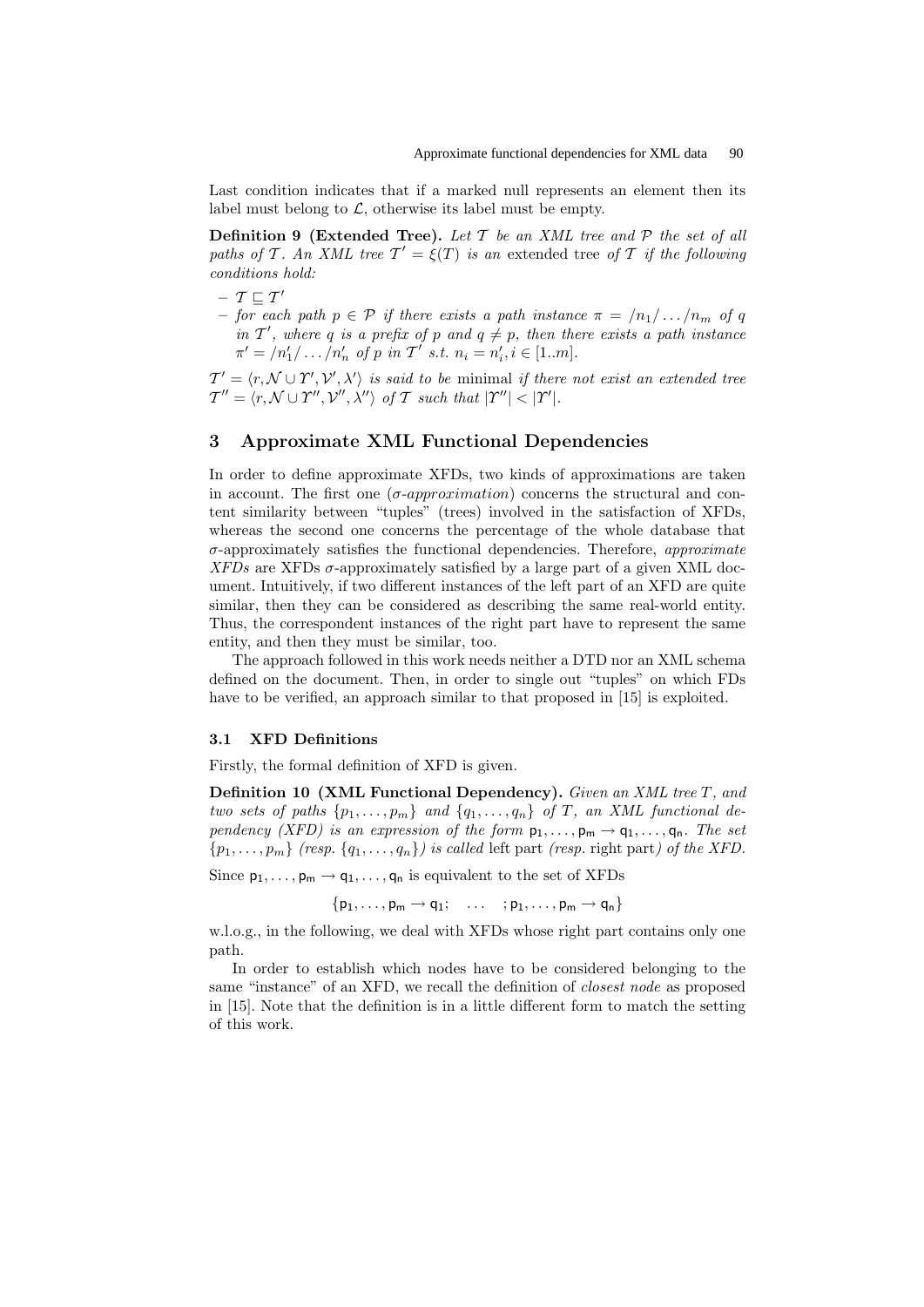**Definition 11 (Closest Node).** Given two paths  $p'$  and  $p''$ , let p be the longest common prefix of p' and p''. Let n' and n'' be two nodes s.t.  $n' \in \mathcal{SN}(p')$  and  $n'' \in \mathcal{SN}(p'')$ . n' is a closest node of  $n'' (n' || n'')$  iff there exists a node  $n \in$  $\mathcal{EN}(p)$  s.t. n is an ancestor of both n' and n''.

It follows that the above relation is symmetric, reflexive and intransitive. Note that, in general, for each node can exist more than one closest node for the same path.

*Example 1.* Consider the UnivInfo XML database in Figure 1 and paths  $p' =$  $\frac{1}{\pi}$  /faculty/course/name and  $p'' = \frac{1}{\pi}$  aculty/course/professor/name. The longest common prefix between p' and p'' is  $p = \frac{1}{2}$  /faculty/course. Consider nodes  $n' = 3 \in \mathcal{SN}(p')$  and  $n'' = 18 \in \mathcal{SN}(p'')$ . n' is a closest node of n'' since there exists a node  $n = 2 \in \mathcal{SN}(p)$  that is a common ancestor of both 3 and 18. Let's now consider node  $n''' = 36 \in \mathcal{SN}(p'')$ .  $n'$  is not a closest node of  $n'''$  since there not exists a node in  $\mathcal{EN}(p)$  that is a common ancestor of both 3 and 36.

In order to group nodes representing an "instance" of an XFD we introduce the matching node set, that is formed by an ending node for each path contained in the XFD. Each node in the set is closest of all other nodes in the set.

Definition 12 (Matching Node Set). Given an XML tree  $T$  and a set of paths  $P = p_1, \ldots, p_m$ , a matching node set of  $P$  in  $T$  is a set  $Mns(P)$  =  $\{z_1, \ldots, z_m\}$  of nodes of  $\xi(T)$  s.t. for each  $i, j \in [1..m], z_i \in \mathcal{SN}(p_i) \wedge z_i \parallel z_i$ .

Note that, in the above definition, the extended tree of  $\mathcal T$  is employed. This is needed in order that each ending node of any path in  $P$  belongs to at least one matching node set. Indeed, if an incomplete tree were used, it could happen that for an ending node n of a path  $p \in \mathcal{P}$  there not exists an ending node n' of an other path  $p' \in \mathcal{P}$  s.t.  $n \parallel n'$ . Thus, n would not belong to any matching node set.

Given a set of paths  $P$ , a matching node set M of P and a path  $p \in P$ , we denote as  $M^p$  the node of M belonging to  $\mathcal{EN}(p)$ .

In order to deal with approximate XFDs, we need a way to evaluate when two distinct "instances" of an XFD have to be considered similar. Since the ending nodes are trees, we employ the tree edit distance [3] as similarity measure. Roughly, this kind of distance between two trees is based on the computation of sequences of edit operations needed to transform a tree in the other. The edit operations are node insertions, node deletions and node renamings. Each operation is associated with a cost and the cost of a sequence of edit operations is the sum of the costs of each operation composing the sequence. The tree edit distance is defined as the cost of the sequence having minimum cost.

**Definition 13 (Tree Distance).** Let T and T' be two XML trees and  $\varphi$  be a cost function. An edit script S between  $T$  and  $T'$  is a sequence of edit operations turning  $\mathcal T$  into  $\mathcal T'$ . The cost of  $\mathcal S$  is the sum of the costs of the operations in  $\mathcal S$ employing  $\varphi$ . The tree distance between  $\mathcal T$  and  $\mathcal T'$  is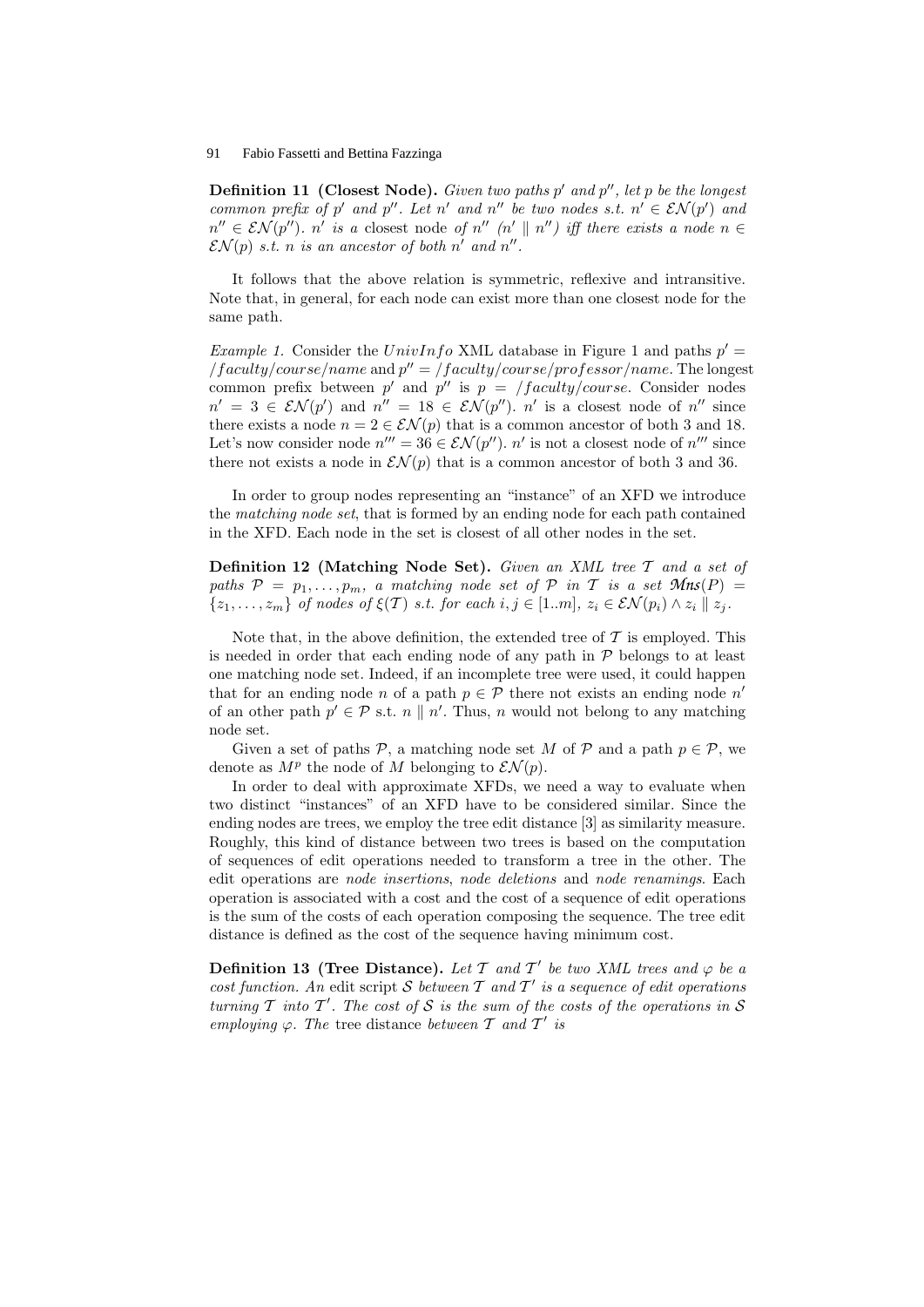$$
\delta(\mathcal{T}, \mathcal{T}') = \frac{\text{cost}(\mathcal{S}^*)}{|\mathcal{T}| + \text{ins}(\mathcal{T}, \mathcal{T}')}
$$

where  $S^*$  is the edit script having minimum cost, cost indicates the cost of the edit script and ins denotes the number of node insertions necessary to transform  $T$  in  $T'$ .

Note that the edit distance between two trees  $\mathcal T$  and  $\mathcal T'$  is normalized w.r.t. the sum of the size of  $\mathcal T$  and the number of node insertions necessary to transform the former tree in the latter one.

Now, we employ the above concepts for measuring the distance between matching node sets.

**Definition 14 (Mns Distance).** Let  $P$  and  $P' \subseteq P$  be two sets of paths, and let  $M$  and  $Q$  be two matching node sets of  $P$ . The distance between  $M$  and  $Q$  $w.r.t. P'$  is

$$
\mu_{P'}(M,Q)=max_{p\in \mathcal{P}'}(\delta(M^p,Q^p))
$$

#### 3.2 Approximate Satisfaction of XFDs

Now, XFDs approximately satisfied by an XML tree can be formally defined.

**Definition 15** ( $\sigma$ -approximation). Let  $f : P \rightarrow q$  be an XFD,  $T$  be an XML tree, R be a set of matching node sets of  $(P \cup \{q\})$  in T and  $\sigma$  be a dissimilarity threshold. R  $\sigma$ -approximately satisfies  $f(R \models_{\sigma} f)$  if, for every two distinct matching node sets  $M_1, M_2 \in R$ , it holds that

$$
\mu_P(M_1, M_2) \le \sigma \Rightarrow \mu_{\{q\}}(M_1, M_2) \le \sigma \tag{1}
$$

In the following a set of matching node sets that  $\sigma$ -approximately satisfies an XFD is called solving set of the XFD.

Example 2. Consider the XML tree in Figure 1, the XFD  $f$ :  $/faculty/course/name \rightarrow$  $\frac{f}{\text{cavity}}$  course/book and  $\sigma = 0.3$ . Consider the set of matching node sets of  $\{$ / $f\acute{a}culty/course/name,$ / $f\acute{a}culty/course/book\}$ 

$$
R = \{ \{3, 5\}, \{23, 25\}, \{41, 43\}, \{61, 63\} \}
$$

The pairs judged to be similar on the left part of the XFD are  $({3, 5}, {23, 25})$ ,  $({3, 5}, {41, 43})$ . Since these pairs also satisfy the right side of implication  $(1)$ (the distance between node 5 and 25, between node 5 and 43 and between node 25 and 43 is  $0.29 \le \sigma$ ), R  $\sigma$ -approximately satisfies f.

Let's now consider  $f'$ : /faculty/course/professor  $\rightarrow$  /faculty/course/semester and the set of matching node sets of  $P = \frac{{\frac{1}{2}}}{\frac{1}{2}}$  / faculty / course/professor, / faculty /course/semester}

## $R = \{\{17, 20\}, \{35, 38\}, \{55, 58\}, \{73, 76\}\}\$

The pair  $({17,20}, {35,38})$  satisfies the left side of implication  $(1)$ , but it does not satisfy the right side of implication (1). Then, R does not  $\sigma$ -approximately satisfies  $f$ .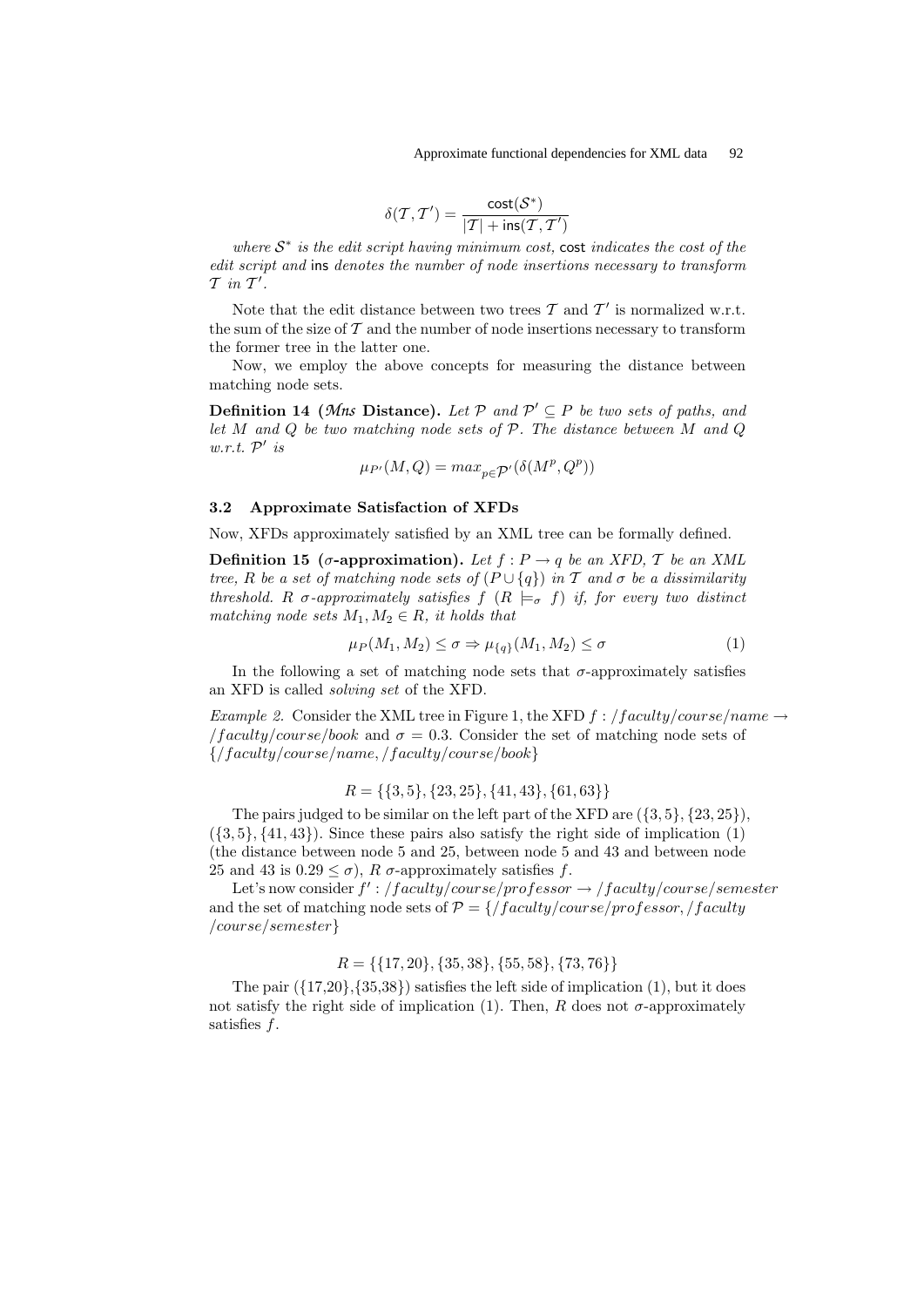Given an XFD  $f$ , several solving sets can be extracted from a document and some of these, called *maximal solving sets*, have maximum cardinality. More formally, a solving set  $R$  is said *maximal* if there not exists another solving set  $R'$  s.t.  $|R| < |R'|$ . Note that can exist more than one maximal solving set. The value of the cardinality of a maximal solving set is exploited to compute the percentage of the whole database that satisfies f.

Now, the formal definition of approximate XFD satisfaction can be given.

Definition 16 (Approximate Satisfaction of an XFD). Let  $f: P \rightarrow q$  be an XFD,  $T$  be an XML tree,  $\sigma$  be a dissimilarity threshold and  $\theta$  be a satisfaction threshold. Let R be the set of all the matching node sets of  $P \cup \{q\}$  in T and  $R'$  be a maximal solving set. T  $(\sigma, \theta)$ -approximately satisfies  $f$   $(\mathcal{T} \models^{\theta}_{\sigma} f)$  if  $\frac{|R'|}{|R|} \geq \theta.$ 

Example 3. Consider XML tree in Figure 1 again, suppose  $\sigma = 0.3$  and  $\theta = 0.7$ and consider the XFD

$$
f: /faculty/course / name \rightarrow /faculty/course / credits
$$

The matching node sets of  $\frac{f}{\frac{d}{\omega}}$  (*faculty/course/name*} $\cup \frac{f}{\omega}$ *(faculty/course/credits*) are

$$
M_1 = \{3, 13\}, M_2 = \{23, 31\}, M_3 = \{41, 51\}, M_4 = \{61, 69\}
$$

Let  $R = \{M_1, M_2, M_3, M_4\}$  be the set of all the matching node sets. In order to valuate the confidence of  $f$  we have to compute the solving sets. It can be easily seen that the subsets  $R' = \{M_2, M_3, M_4\}$  and  $R'' = \{M_1, M_4\}$  are solving sets since they satisfy  $f$ . Note that, for example,  $M_1$  and  $M_2$  can not belong to the same solving set since their distance w.r.t.  $/faculty/course/name$  is  $0 <$ σ but their distance w.r.t. */faculty/course/credits* is  $1 > σ$ , and then they violate f. The maximal solving set is R'. Since  $|R'|/|R| = 3/4 = 0.75$ , then T  $(\sigma, \theta)$ -approximately satisfies f.

## 4 Inferring XFDs

In this section, we formally define the problem of inferring approximate XFDs from an XML document.

Not all the XFDs approximately satisfied by an XML document need to be inferred, since some of them are deducible from others without any computations and some others are not interesting.

Consider, for example, the XML tree T in Figure 1,  $\sigma = 0.3$ ,  $\theta = 0.7$ , and the following subset of XFDs  $(\sigma, \theta)$ -approximately satisfied by T:

| /faculty/course/name, /faculty/course/year $\rightarrow$ /faculty/course/book;<br>(2) |
|---------------------------------------------------------------------------------------|
|                                                                                       |
| /faculty/course/name, /faculty/course/year $\rightarrow$ /faculty/course/year;<br>(3) |
| /faculty/course/name $\rightarrow$ /faculty/course/book/title;<br>(4)                 |
| /faculty/book $\rightarrow$ /faculty/course/name;<br>(5)                              |
| /faculty/book/title $\rightarrow$ /faculty/course/name; }<br>(6)                      |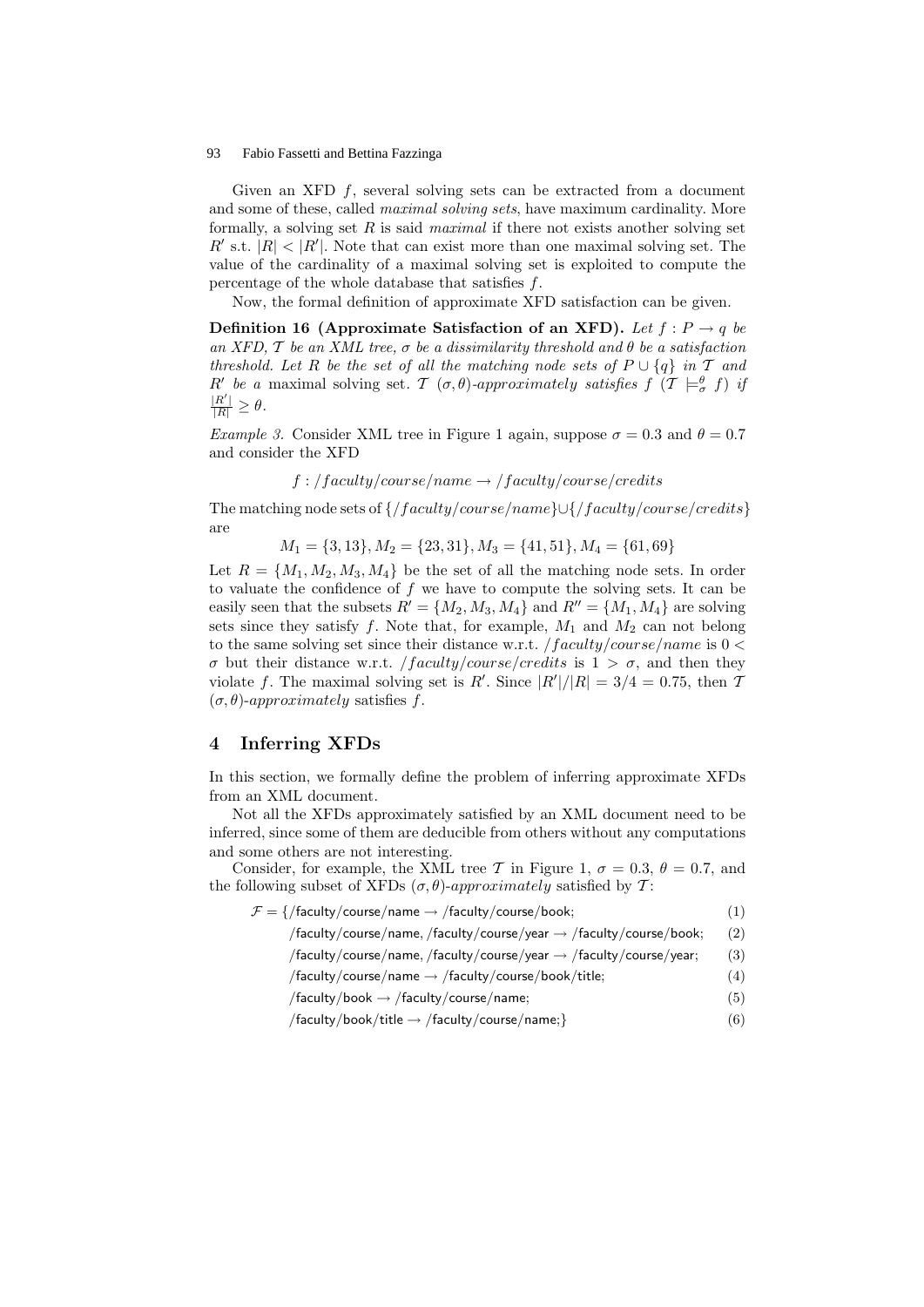It is easily to see that only (1) and (5) are interesting and then the others should not be extracted. Indeed, (2) is negligible since it carries an information that is already mined by means of (1). (3) is always satisfied, since the path used as right part is included in the set of paths used as left parts. Finally, (4) and (6) are not interesting, since the information carried by them is embedded in (1) and (5) respectively.

Thus, to avoid functional dependencies that are trivially satisfied or nonsignificative, we give a definition of meaningless XML functional dependencies.

**Definition 17 (Meaningless XFDs).** Let T be an XML tree and  $f : \{p_1, \ldots, p_k\} \rightarrow$ q be an XFDs. f is said to be trivial if one of the following conditions holds:

- 1. there exists  $i \in [1..k]$  s.t.  $p_i = q$ .
- 2. there exist  $i, j \in [1..k], j \neq i$  s.t.  $p_i$  is a prefix of  $p_j$ ;

In the first case, the XFD is always satisfied, thus is needless to be considered in the XFD inference phase. In the second case, the XFD is not significative since the information contained in  $p_i$  is redundant.

In order to reduce the number of XFDs to be examined, we introduce a precedence relation between XFDs.

**Definition 18 (XFDs Precedence).** Let T be an XML tree and  $f : \{p_1, \ldots, p_h\} \rightarrow$ q and  $f' : \{p'_1, \ldots, p'_k\} \to q'$  be two XFDs. f precedes  $f'$   $(f \prec f')$  if one of the following conditions holds:

1.  $q = q'$ ,  $k > h$  and  $\forall i \in [1..h], p_i = p'_i$ ; 2. q is a prefix of q',  $k = h$  and  $\forall i \in [1..h]p_i$  is a prefix of  $p'_i$ .

In particular, if f is  $(\sigma, \theta)$ -approximately satisfied then f' is also  $(\sigma, \theta)$ -approximately satisfied in the first case, whereas  $f'$  is needless to be inferred in the second case.

Then, the goal is to extract a set of functional dependencies that is minimal in according to the following definition:

**Definition 19.** Let  $\mathcal F$  be a set of non-meaningless XFDs,  $\mathcal F$  is minimal if

 $\forall f \in \mathcal{F}, \nexists f' \in \mathcal{F}$  such that  $f' \neq f \wedge f' \prec f$ 

Now, the task of inferring XFDs approximately satisfied by an XML tree can be formally presented.

**Definition 20.** Given an XML tree T, a dissimilarity threshold  $\sigma$  and a satisfaction threshold  $\theta$ , the XFD inference problem is the extraction from  $\mathcal T$  of the minimal set F of XFDs, such that  $\forall f \in \mathcal{F}$  f is  $(\sigma, \theta)$ -approximately satisfied by  $\mathcal{T}$   $(\mathcal{T} \models^{\theta}_{\sigma} \mathcal{F}).$ 

Due to lack of space, we omit the algorithm solving the XFD inference problem.